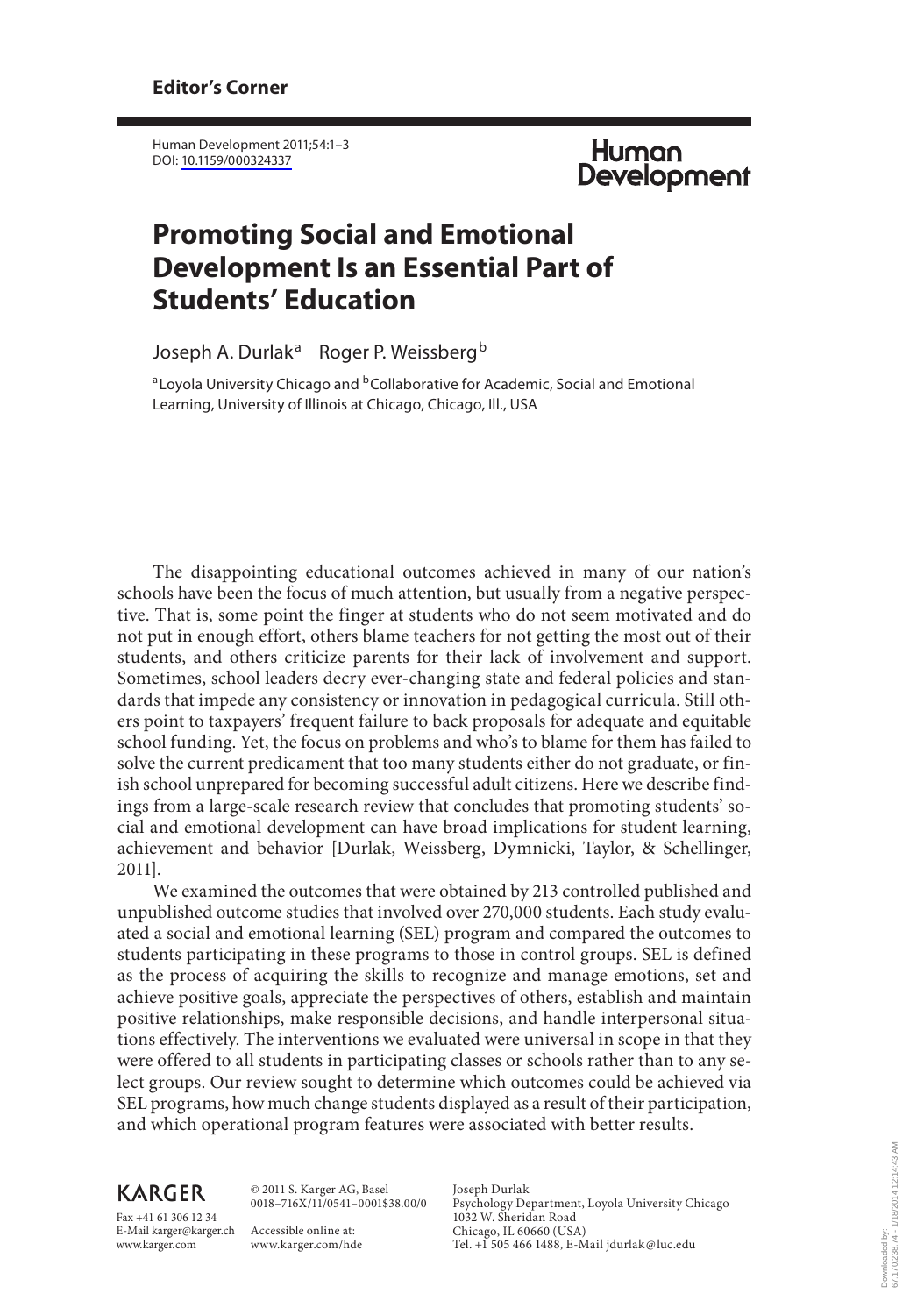Our findings indicated that school-based SEL programs produce multiple positive outcomes and that SEL programs are one of the best strategies for fostering students' development in multiple areas. For example, SEL programs led to significant improvement in students' social and emotional skills, their attitudes about themselves and their school, and their social and classroom behavior. SEL programs were also associated with significant reductions in students' conduct problems such as classroom misbehavior and aggression, and their emotional distress reflected in symptoms of anxiety, depression or stress. Most important, participation in SEL programs was also associated with gains in achievement test scores and school grades that corresponded to an 11th-percentile point gain in academic achievement. These latter results indicate that SEL programs do not come at the expense of performance in core academic skills, but can enhance academic achievement. Moreover, the positive findings were present for students in elementary, middle and high school, in schools located in urban, rural and suburban areas and in schools serving ethnically and culturally diverse student bodies. Finally, across the different outcomes we examined, the amount of change demonstrated by SEL participants was either equal to, or better than those achieved by other universal school-based interventions that have been carefully evaluated.

 There were 3 other major findings. First, SEL programs were successfully conducted by existing school staff. Second, school staff that followed 4 evidence-based practices in terms of developing new skills had students who showed more improvements than the students in schools where staff did not use all 4 practices. These practices included offering a sequential and integrated skills curriculum or program, using active forms of learning to promote skills, focusing sufficient attention on skill development, and establishing explicit learning goals. Third, implementation quality matters; positive findings were more likely when programs were well conducted and according to plan.

 These results and other research studies [Durlak, Weissberg, & Pachan, 2010; Greenberg, Weissberg, O'Brien, Zins, Fredericks, Resnik, & Elias., 2003; Zins, Weissberg, Wang, & Walberg, 2004] have important implications for education policy and practice. They indicate that well-designed, well-implemented, teacher-taught SEL programs can achieve multiple benefits that include significant improvement in students' social-emotional development, behavior and academic performance, and that SEL programs are among the most successful of all school-based universal interventions. Furthermore, SEL programs can be effectively integrated into routine educational practice and can be successfully applied in many of our nation's schools.

 Readers may wonder what to make of our findings given the attention recently given to the Institute of Education Sciences (IES) study of character education programs that reported these interventions failed to improve students' social and emotional development, behavior or academic achievement [Social and Character Development Research Consortium, 2010]. Our review and the IES study had very different purposes. The IES study only evaluated 7 character education programs, and its methods of analysis have been the subject of controversy. Our review examined the collective impact of over 200 outcome studies, most of which had already undergone scientific peer review. However, both our review and the IES study underscore the importance of high-quality program implementation. In several instances, programs in the IES study were not implemented very well. For example, more than half of one set of analyses indicated that intervention teachers failed to use prescribed

Downloaded by:

Downloaded by:<br>67.170.238.74 - 1/18/2014 12:14:43 AM 67.170.238.74 - 1/18/2014 12:14:43 AM